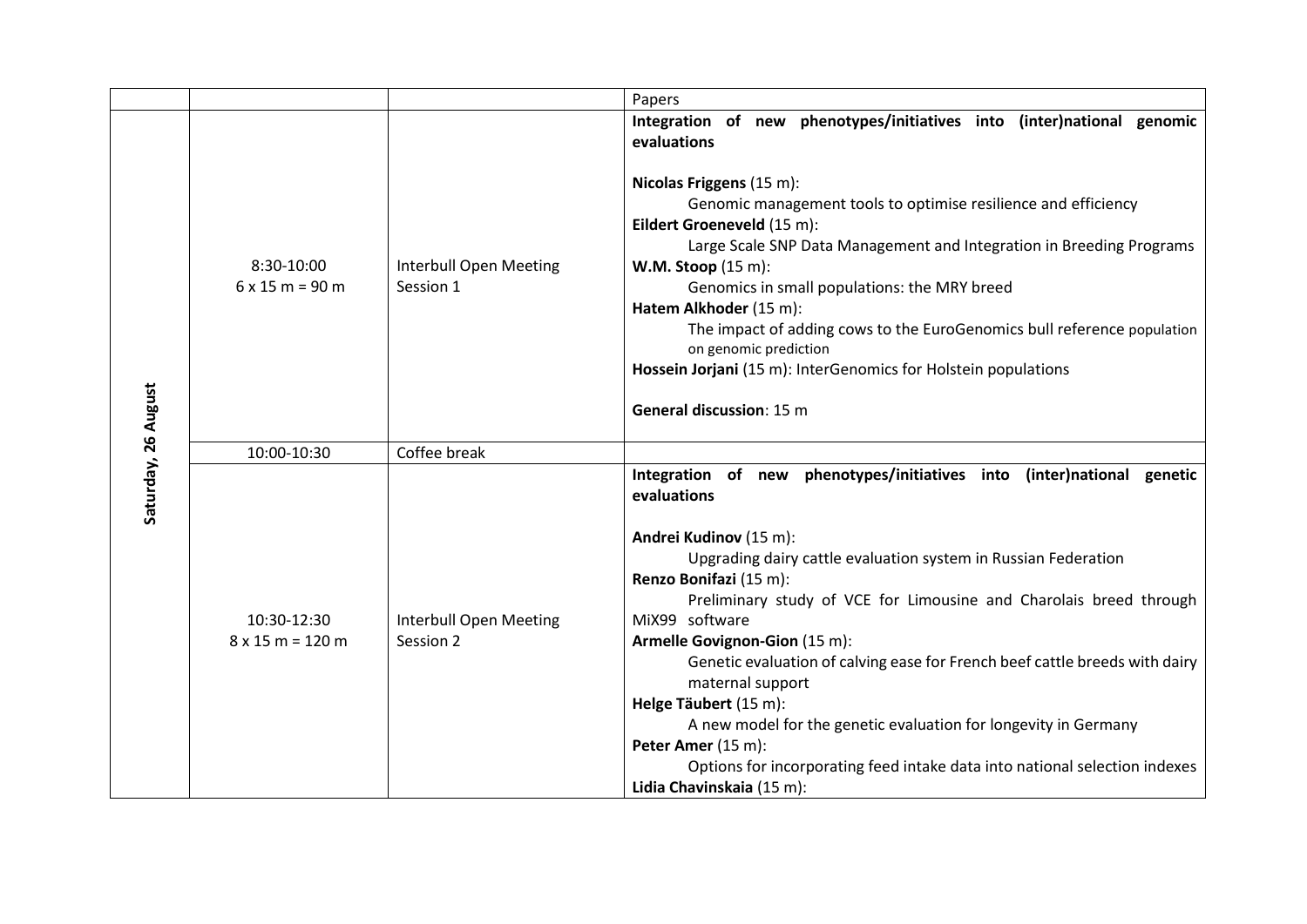|                         |                                        |                                     | International order of cattle breeding. Interbull as a space of<br>commensuration<br>Zengting Liu (presented by Hossein Jorjani) (15 m):<br>SNP-MACE<br><b>General discussion: 15 m</b>                                                                                                                                                                                                                                                                                                                                                                                                                                                                                                                                                              |
|-------------------------|----------------------------------------|-------------------------------------|------------------------------------------------------------------------------------------------------------------------------------------------------------------------------------------------------------------------------------------------------------------------------------------------------------------------------------------------------------------------------------------------------------------------------------------------------------------------------------------------------------------------------------------------------------------------------------------------------------------------------------------------------------------------------------------------------------------------------------------------------|
|                         | 12:30-13:30                            | Lunch                               |                                                                                                                                                                                                                                                                                                                                                                                                                                                                                                                                                                                                                                                                                                                                                      |
|                         | 13:30-15:30                            | <b>Interbull Business Meeting 1</b> |                                                                                                                                                                                                                                                                                                                                                                                                                                                                                                                                                                                                                                                                                                                                                      |
|                         | 15:30-16:00                            | Coffee break                        |                                                                                                                                                                                                                                                                                                                                                                                                                                                                                                                                                                                                                                                                                                                                                      |
|                         | 16:00-18:00<br>$8 \times 15$ m = 120 m | Interbull Open Meeting<br>Session 3 | Model choice & Validation of GES in the genomic era<br>Ignacy Misztal (30 m):<br>Studies on inflation of GEBV in single-step GBLUP for type<br>Bevin Harris (15 m):<br>Experiences solving large scale single step marker best linear unbiased<br>models<br>Christian Edel (15 m):<br>Do Biased Gene-Content Estimates Inflate Genomic Predictions with<br>Single- Step GBLUP?<br>Stefan Rensing (15 m):<br>Cow Reference Population - Benefit for Genomic Evaluation System and<br><b>Farmers</b><br>Renzo Bonifazi (15 m):<br>Comparison of genomic reliability in national genomic evaluation of dairy<br>cattle populations<br>Renzo Bonifazi (Presented by Hossein Jorjani) (15 m)<br>Speed up rG estimation<br><b>General discussion: 15 m</b> |
|                         | 19:00-22:00                            | <b>Interbull Dinner</b>             |                                                                                                                                                                                                                                                                                                                                                                                                                                                                                                                                                                                                                                                                                                                                                      |
| Sunda<br>Augus<br>y, 27 | 8:30-10:00<br>$6 \times 15$ m = 90 m   | Interbull Open Meeting<br>Session 4 | Impact of genomic pre-selection on N-GES and I-GES (MACE) +<br>Model choice & Validation of GES in the genomic era                                                                                                                                                                                                                                                                                                                                                                                                                                                                                                                                                                                                                                   |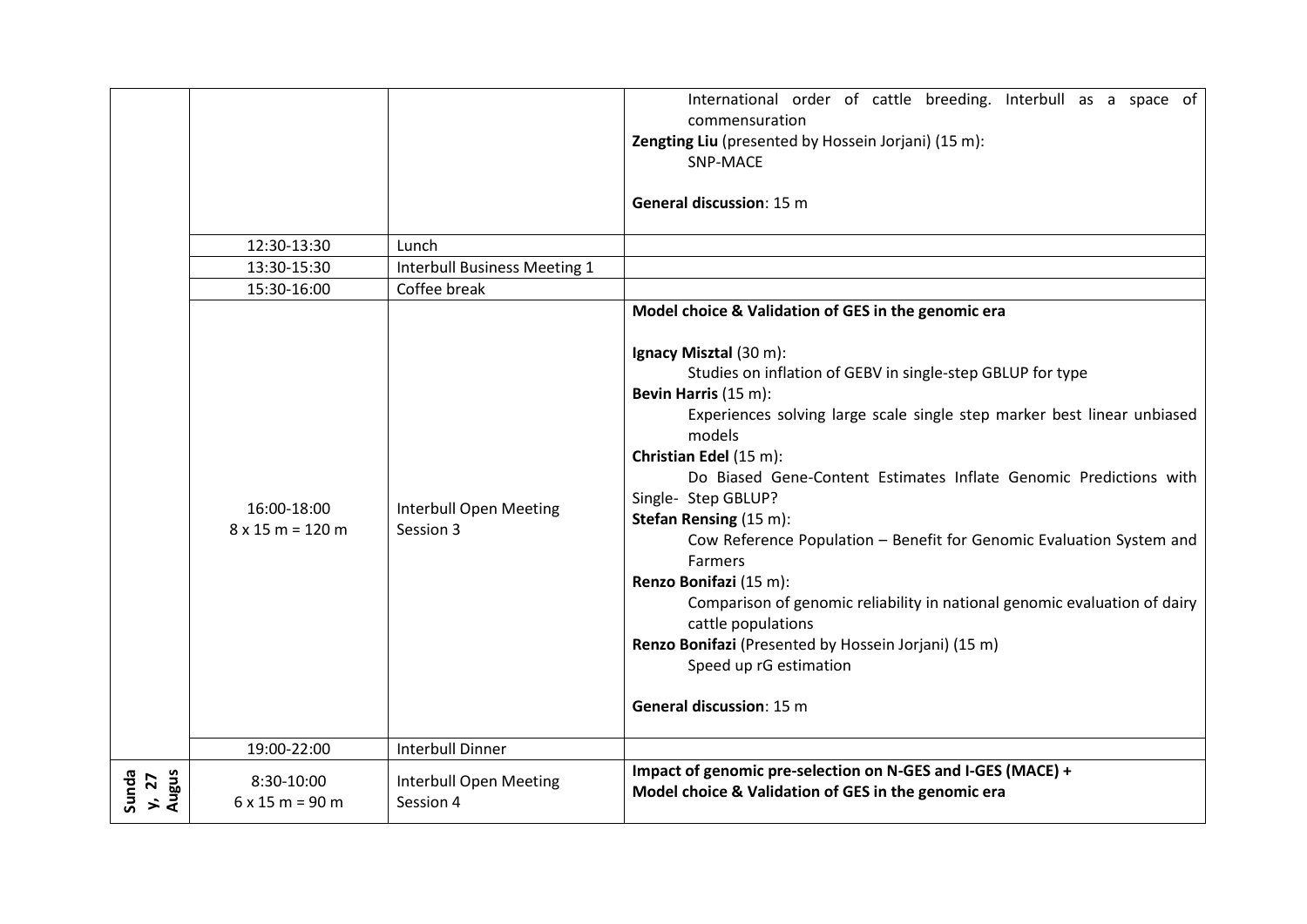|                                       |                                     | I.J.P. Vermeer $(15 \text{ m})$ :<br>Bias in proofs of non-random used sires<br>Minna Koivula (15 m):<br>Validation of genomic and genetic evaluations in 305d production traits of<br>Nordic Holstein cattle<br>Zengting Liu (30 m):<br>Approximating genomic reliabilities for national genomic evaluation                                                                                                                                                                                                                                                                                                                                                                                                                                                                                                                                                                                                                                            |
|---------------------------------------|-------------------------------------|---------------------------------------------------------------------------------------------------------------------------------------------------------------------------------------------------------------------------------------------------------------------------------------------------------------------------------------------------------------------------------------------------------------------------------------------------------------------------------------------------------------------------------------------------------------------------------------------------------------------------------------------------------------------------------------------------------------------------------------------------------------------------------------------------------------------------------------------------------------------------------------------------------------------------------------------------------|
|                                       |                                     | General discussion + country report on GREL: 30 m                                                                                                                                                                                                                                                                                                                                                                                                                                                                                                                                                                                                                                                                                                                                                                                                                                                                                                       |
| 10:00-10:30                           | Coffee break                        |                                                                                                                                                                                                                                                                                                                                                                                                                                                                                                                                                                                                                                                                                                                                                                                                                                                                                                                                                         |
| 10:30-12:00<br>$6 \times 15$ m = 90 m | Interbull Open Meeting<br>Session 5 | Integration of new phenotypes/initiatives into (inter)national genetic<br>evaluations<br>Ilya Rukin (15 m):<br>Development of milk data control system for reducing the bias of genomic<br>evaluation for the Russian Holstein breed<br>Katarzyna Stachowicz (15 m):<br>Genetic parameters of cow functional survival and conformation traits<br>recommendations for genetic evaluation<br>with<br>Anna-Maria Tyrisevä (15 m):<br>Evaluation of conception rate in Nordic dairy cattle<br>Mathijs van Pelt (15 m):<br>Improving the genetic evaluation for longevity in the Netherlands<br>Birgit Fuerst-Waltl (15 m):<br>Phenotypic and genetic relationships between subclinical ketosis, body<br>condition score, fat-protein-ratio and other diseases in Austrian Fleckvieh<br>cows<br><b>John Cole (15 m):</b><br>Development of genomic evaluations for direct measures of health in U.S.<br>Holsteins and their correlations with fitness traits |
|                                       |                                     |                                                                                                                                                                                                                                                                                                                                                                                                                                                                                                                                                                                                                                                                                                                                                                                                                                                                                                                                                         |
| 13:00-15:00                           | <b>Interbull Business Meeting 2</b> |                                                                                                                                                                                                                                                                                                                                                                                                                                                                                                                                                                                                                                                                                                                                                                                                                                                                                                                                                         |
|                                       | 12:00-13:00                         | Lunch                                                                                                                                                                                                                                                                                                                                                                                                                                                                                                                                                                                                                                                                                                                                                                                                                                                                                                                                                   |